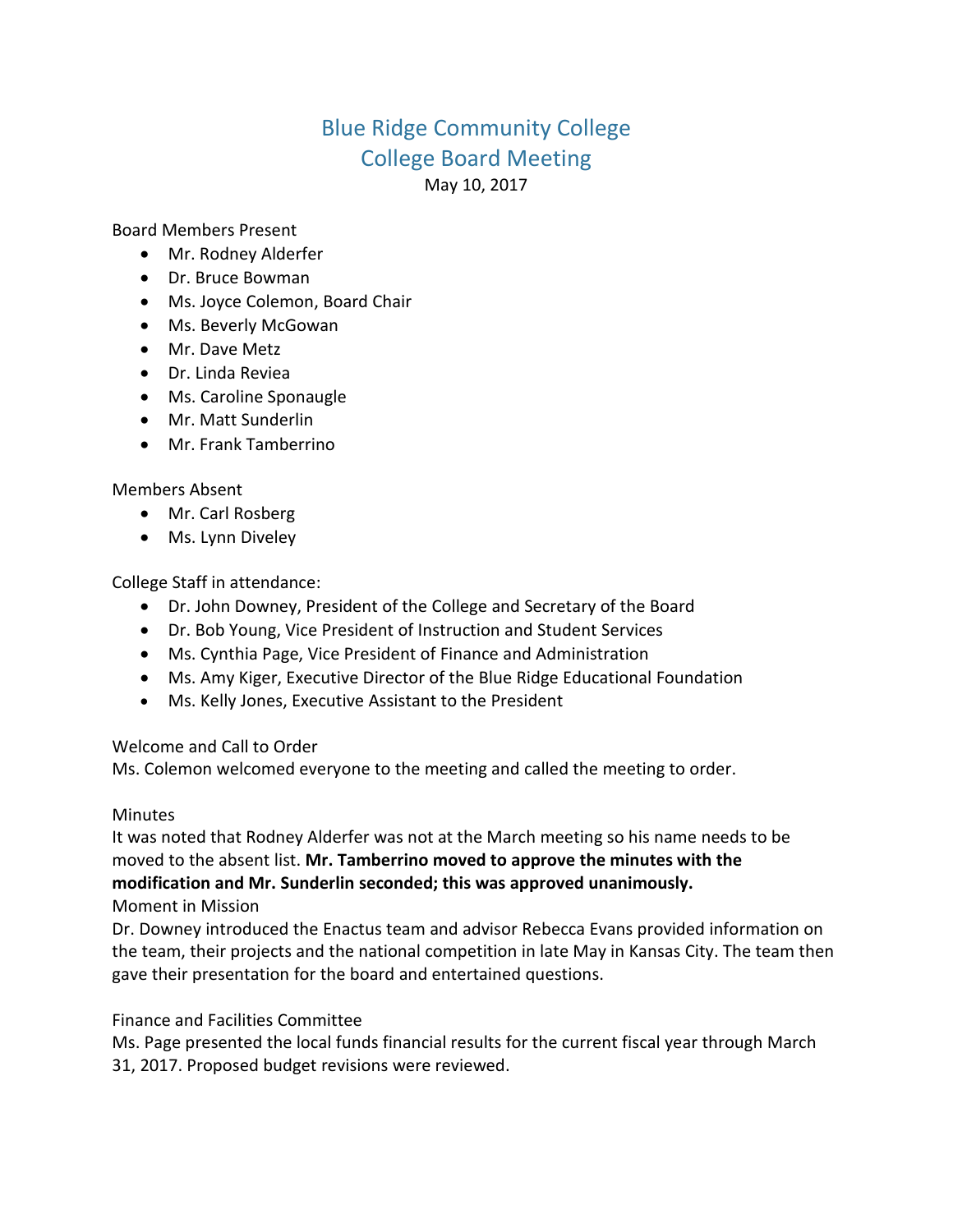Bookstore fund: A budget revision was requested to allow for the transfer of \$128,000 from the Bookstore fund to the Construction fund for the parking deck. \$28,000 of this will paid by the BRCC Education Foundation and returned to local funds. The budget for unanticipated expenditures was reduced by the \$128,000 to allow for the transfer. The transfer is needed because the bids for the parking deck came in over budget. Some items were value-engineered out of the project and the College agreed to infuse additional funds; this transfer will provide the additional funds required.

Parking Fund: A budget revision was requested to provide for the transfer of funds from the Parking Fund to the construction fund for the payment of the debt on the parking deck in the prior fiscal year. The debt was properly paid from the Construction Fund, but the transfer of funds from the Parking Fund to the Construction Fund was not recorded in the prior fiscal year. The Parking budget line for recapitalization was reduced to provide funding for this transfer.

Construction Fund: A budget revision was requested to provide for the two transfers into the Construction fund from the Bookstore and Parking Funds as previously described and to set an expenditure budget for the \$128,000 additional funds for the parking deck and \$485,000 previously certified for the parking deck. **Mr. Alderfer reported that these are recommended from committee for approval; the budget was approved unanimously**.

## Local Funds Budgets for 2017-18

Ms. Page presented proposed budgets for 2017-18 local funds. The presentation included projected results for 2016-17 that were the basis for the 2017-18 budget. Revenue budgets related to student fees were reduced by 5% to reflect an anticipated reduction in enrollment for the 2017-18 year. Expenses were adjusted accordingly. Funds are budgeted in the Construction fund for the agency contribution to the parking deck and Bioscience building. **Mr. Alderfer reported that the committee recommended the proposed budgets for approval and to be filed for audit; this was approved unanimously.**

## Facilities Projects Update

Ms. Page reviewed the status of construction projects.

Parking deck – The College received the notice to proceed with the project on May 3, 2017 and work has begun with the installation of the silt fencing. The construction is projected to take 8 to 9 months to complete, which means it may not be ready for second semester of next year.

Bioscience Building – Three firms were interviewed on April 28, 2017, for the Construction Management of the Bioscience building. The committee's input along with the price proposals will determine the successful offeror. The VCCS system office is in the process of reviewing and making final selection.

## Curriculum Committee

Mr.Tamberrino reported that the following items were recommended by committee for approval; they were approved unanimously.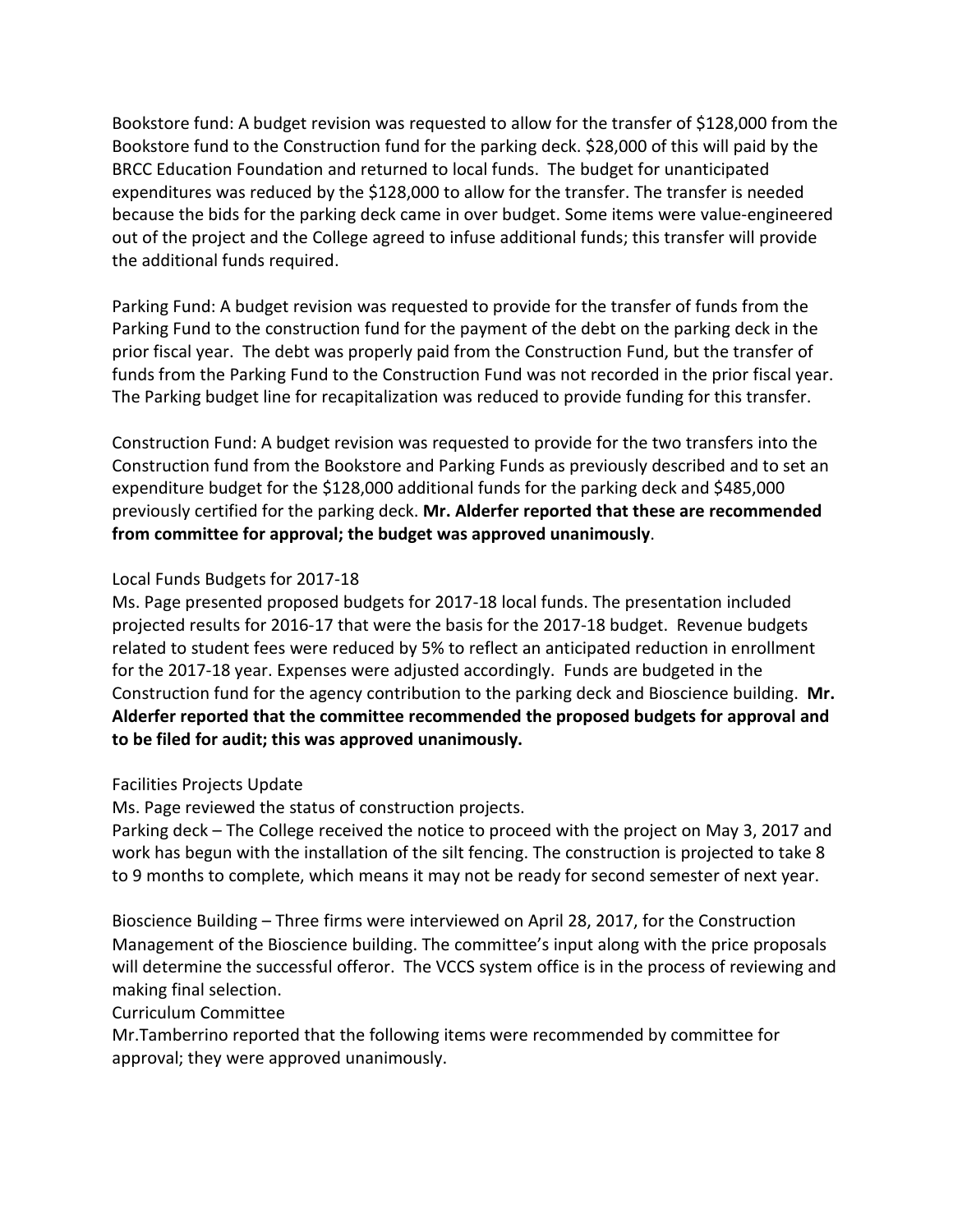- 1. Approval of new rationale for the Associate of Fine Arts degree-.
- 2. Approval of new programs:
	- a. New Associate of Fine Arts degree, Visual Arts
	- b. New Specialization: AA&S College/University Transfer, Psychology Specialization
	- c. New Career Studies Certificate: Early Childhood Development
- 3. Approval of name change for the AAS in Business Management Administrative Assistant Business Specialist Specialization to AAS in Business Management Administrative Assistant Specialization.
- 4. Approval of discontinuation of the Basic Office Skills CSC
- 5. Approval of course activation (currently in the VCCS Master Course File)
	- a. For Art 287 for the new AFA degree
	- b. For PED 152 Basketball and PED 170 Tai Chi I.
	- c. For CHD 120, CHD 145, CHD 145, CHD 205, and EDU 235 for the Early Childhood Development CSC
	- d. For EDU 293 for special offering to public school teachers
- 6. Approval of Prior Learning Manual changes:
	- a. Delete CCNA Certification
	- b. Change verbiage for Credit for Licensed Practical Nurses (LPN)
	- c. Changes to CLEP exam credit awards
	- d. Changes to DSST exam credit awards
	- e. Changes to Cambridge exam credit awards
	- f. Changes to International Baccalaureate exam credit awards
- 7. Approval of 2017 2018 Curriculum Advisory Committees that were distributed to the full board via email a week prior to the meeting
- Dr. Young reviewed the following informational items;
	- 1. Manufacturing AAS degree held out of 2017-2018 catalog pending SCHEV and SACS
	- 2. Next year
		- a. Automotive revision (delete Diploma and add AAS)
		- b. Nursing AAS revision Statewide program for fall 2018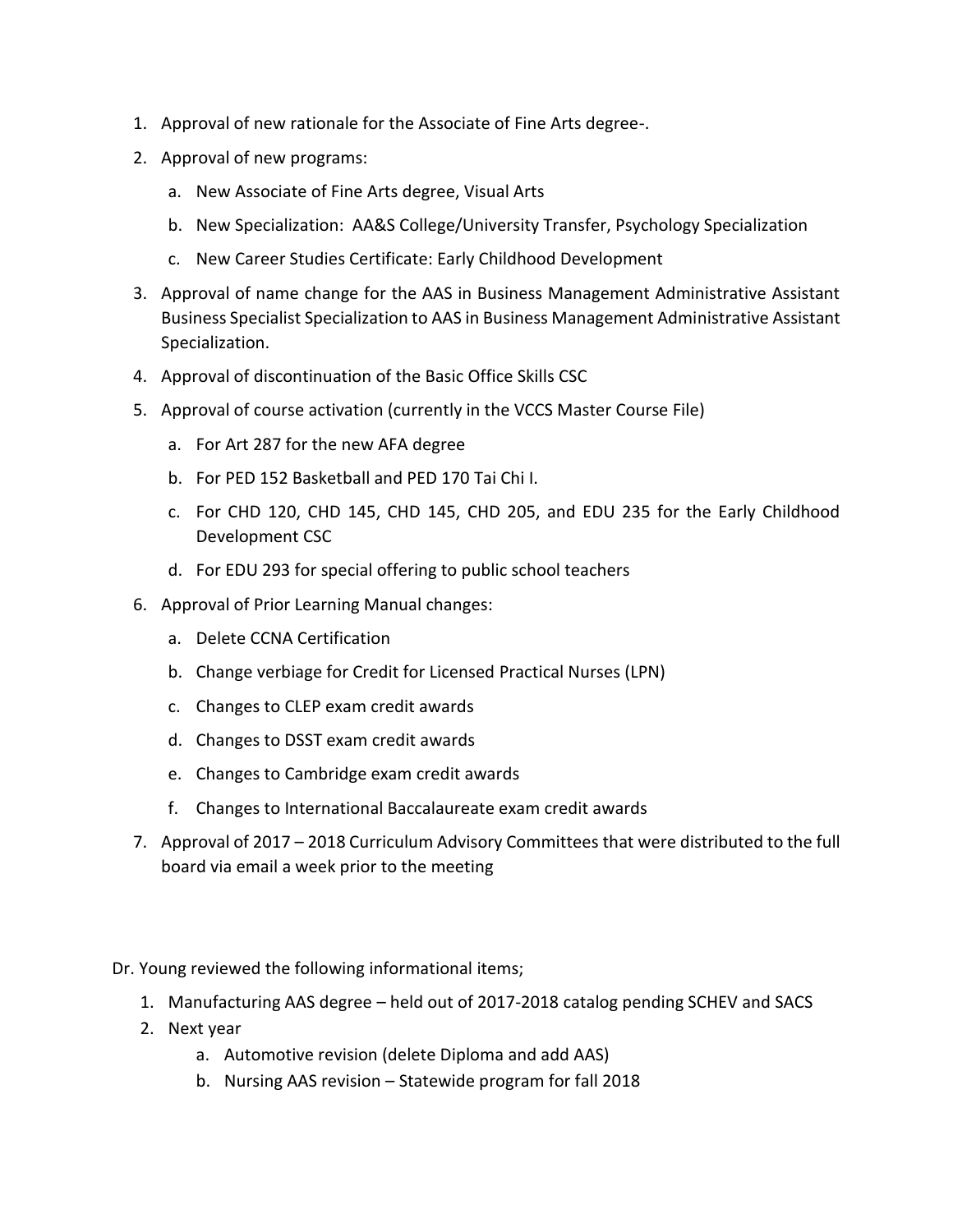#### Personnel report

Ms. Page reviewed the personnel update.

#### Enrollment Report

Dr. Young distributed and reviewed the current enrollment report, noting enrollment is down 7 ½ % for the year.

## BRCC Educational Foundation Report

Ms. Kiger gave an update for the Foundation, reviewing the annual report and noting that they are hoping to make the \$125,000 goal by June 30, 2016. Ms. Kiger reviewed the results of Spring Fling, noting it netted more than \$66,000 which is the best total in the last several years. Spring Fling 2018 will be Friday, April 20.

Ms. Kiger reviewed the schedule of upcoming activities including the 50th anniversary gala on September 23.

Ms. Kiger noted that the Foundation and the BRCC Financial Aid Office are working to make it easier for high school students to get scholarships while they are still in school so they can receive notification at the end of year school assemblies. In the past, the application deadline has been closer to the beginning of classes in August; Financial Aid has created a two-tier process so that graduating seniors can apply for early scholarships and there will still be scholarships available later in the summer so people enrolling in August will not miss out on opportunities.

#### Old Business

#### President's Evaluation

Ms. Colemon asked the BRCC staff to step out of the meeting while they reviewed and discussed Dr. Downey's evaluation letter to the Chancellor. **After the board approved and Ms. Colemon signed the letter,** the staff rejoined the meeting.

#### New Business

## Report from the President

Dr. Downey thanked Bruce Bowman and Caroline Sponaugle, as well as recognizing Carl Rosberg, for their service to the board as their terms end June 30 and they are not eligible for reappointment. Each were given an engraved mantle clock.

#### Election of New Officers

Dr. Downey reported that Ms. Colemon's term as chair will expire June 30 and presented her with a plant, thanking her for her service. **Dr. Bowman nominated current Vice-Chair Dr. Reviea as chair and this was approved unanimously. Mr. Tamberrino nominated Mr. Sunderlin for Vice-Chair; this was approved unanimously.**